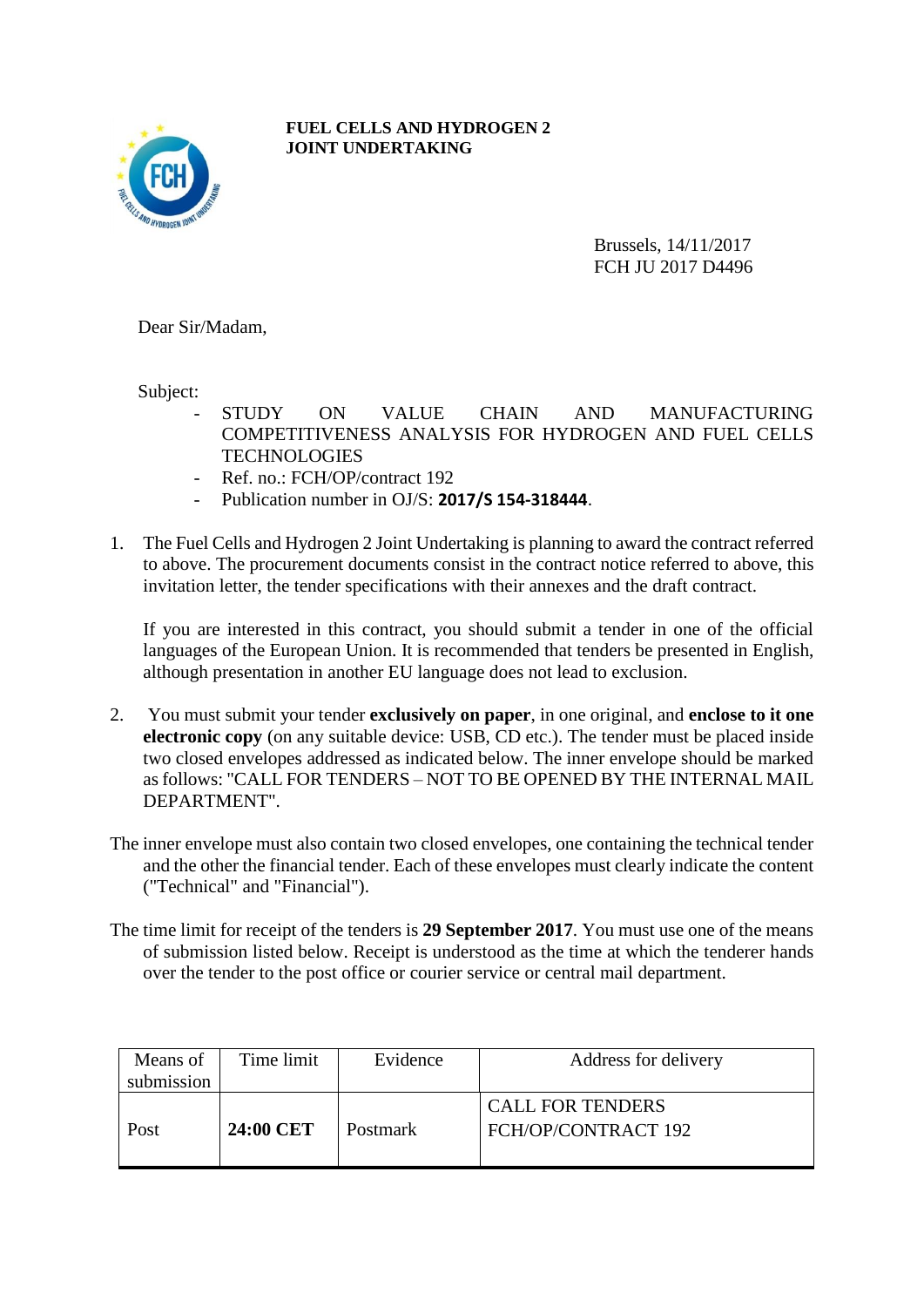|                                    |           |                                                                                                                        | Fuel Cells and Hydrogen 2 Joint<br>Undertaking<br>For the attention of Georgiana Buznosu<br>Avenue de la Toison d'Or 56-60<br>B-1049 Brussels<br>Belgium                |
|------------------------------------|-----------|------------------------------------------------------------------------------------------------------------------------|-------------------------------------------------------------------------------------------------------------------------------------------------------------------------|
| Courier                            | 24:00 CET | Deposit slip of<br>courier service                                                                                     | <b>CALL FOR TENDERS</b><br>FCH/OP/CONTRACT 192                                                                                                                          |
| In<br>person<br>(hand<br>delivery) | 17:00 CET | Proof of receipt,<br>signed and<br>dated by the<br>official in the<br>central mail<br>department who<br>takes delivery | Fuel Cells and Hydrogen 2 Joint<br>Undertaking<br>For the attention of Georgiana Buznosu<br>Avenue de la Toison d'Or 56-60<br>B-1060 Brussels (Saint Gilles)<br>Belgium |

Mail can be received from 07.30 to 17.30 Monday to Fridays. The service is closed on Saturdays, Sundays and official holidays of the contracting authority.

- 3. Tenders must be perfectly legible so that there can be no doubt as to words and figures;
- 4. The period of validity of the tender, during which tenderers may not modify the terms of their tenders in any respect, is indicated in Heading IV.3.7 of the contract notice.
- 5. Submission of a tender implies acceptance of all the terms and conditions set out in the procurement documents and, where appropriate, waiver of the tenderer's own general or specific terms and conditions. The submitted tender is binding on the tenderer to whom the contract is awarded for the duration of the contract.
- 6. All costs incurred for the preparation and submission of tenders are to be borne by the tenderers and will not be reimbursed.
- 7. A maximum of two representatives per tender can attend the opening of tenders as provided in Section IV.3.8 of the contract notice. For organisational and security reasons, the tenderer must provide the full name and ID or passport number of the representatives at least 3 working days in advance to: [info.procurement@fch.europa.eu](mailto:info.procurement@fch.europa.eu) . Failing that, the contracting authority reserves the right to refuse access to its premises.
- 8. Contacts between the contracting authority and candidates or tenderers are prohibited throughout the procedure save in exceptional circumstances and under the following conditions only:

Before the date of receipt indicated in point 3:

Upon request, the contracting authority may provide additional information solely for the purpose of clarifying the procurement documents.

Any request for additional information must be made in writing only to [info.procurement@fch.europa.eu](mailto:info.procurement@fch.europa.eu) .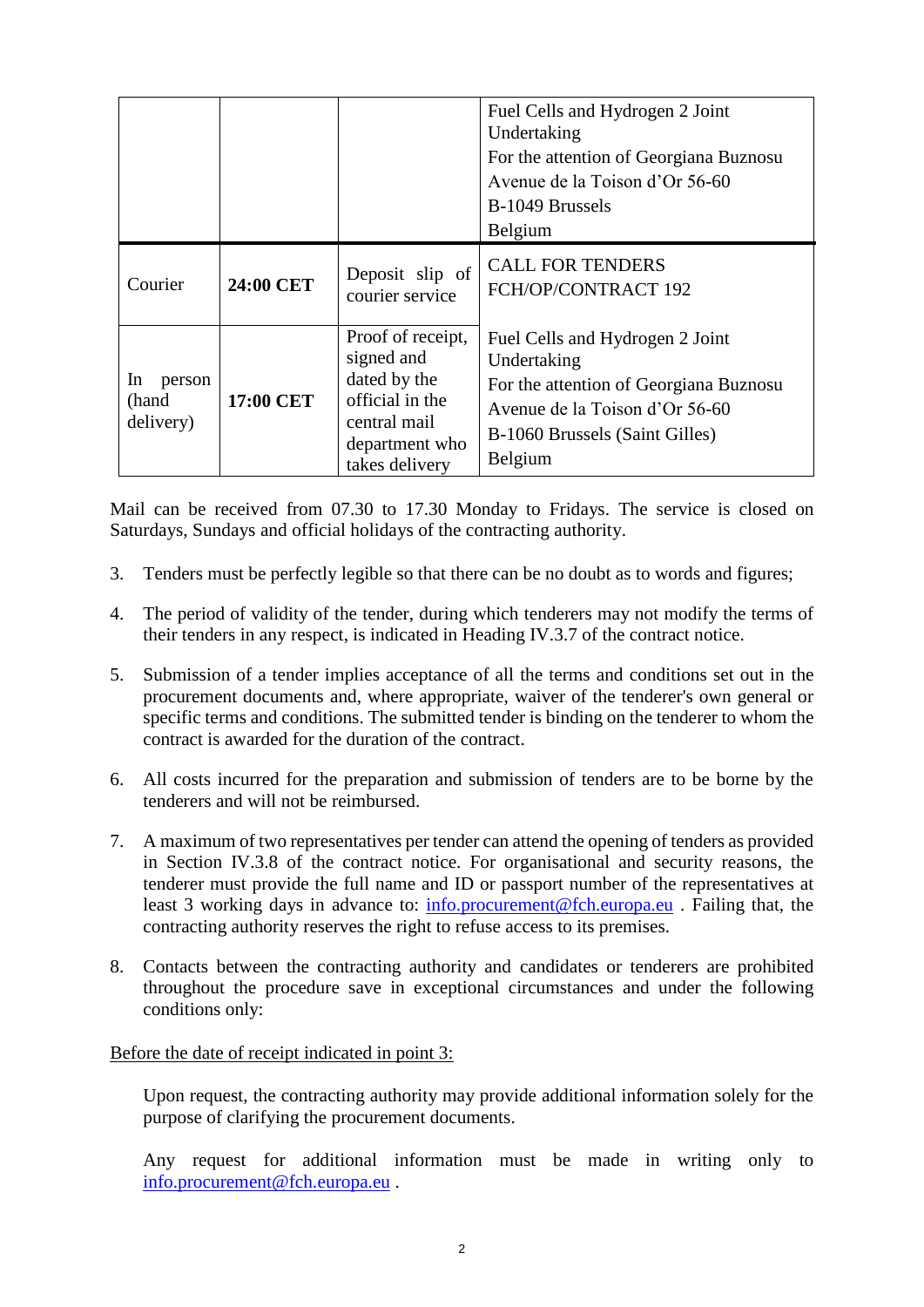The contracting authority may, on its own initiative, inform interested parties of any error, inaccuracy, omission or any other type of clerical error in the text of the procurement documents.

Any additional information including that referred to above will be posted on <http://fch.europa.eu/page/procurements>. The website will be updated regularly and it is your responsibility to check for updates and modifications during the submission period.

## After the opening of tenders:

If obvious clerical errors in the tender need to be corrected or confirmation of a specific or technical element is necessary, the contracting authority will contact the tenderer provided this does not lead to substantial changes to the terms of the submitted tender.

- 9. This invitation to tender is in no way binding on the contracting authority. The contracting authority's contractual obligation commences only upon signature of the contract with the successful tenderer.
- 10. Up to the point of signature, the contracting authority may cancel the procurement procedure without the candidates or tenderers being entitled to claim any compensation. This decision must be substantiated and the candidates or tenderers notified.
- 11. Once the contracting authority has opened the tender, it becomes its property and it shall be treated confidentially.
- 12. You will be informed of the outcome of this procurement procedure (award decision) by e-mail only. It is your responsibility to provide a valid e-mail address together with your contact details in your tender and to check this e-mail address regularly.
- 13. If processing your reply to the invitation to tender involves the recording and processing of personal data (such as your name, address and CV), such data will be processed pursuant to Regulation (EC) No 45/2001 on the protection of individuals with regard to the processing of personal data by the Community institutions and bodies and on the free movement of such data. Unless indicated otherwise, your replies to the questions and any personal data requested are required to evaluate your tender in accordance with the specifications of the invitation to tender and will be processed solely for that purpose by The Fuel Cells and Hydrogen 2 Joint undertaking. Details concerning the processing of your personal data are available on the privacy statement at: [http://www.fch.europa.eu/sites/default/files/PRIVACY%20STATEMENT%20-](http://www.fch.europa.eu/sites/default/files/PRIVACY%20STATEMENT%20-%20experts%2Cprocurement%2Cgrants%20AND%20recruitment%20-%20MERGED%20%28FINAL%20version%29%20%28ID%20147829%29%20updated-1.pdf) [%20experts%2Cprocurement%2Cgrants%20AND%20recruitment%20-](http://www.fch.europa.eu/sites/default/files/PRIVACY%20STATEMENT%20-%20experts%2Cprocurement%2Cgrants%20AND%20recruitment%20-%20MERGED%20%28FINAL%20version%29%20%28ID%20147829%29%20updated-1.pdf)

[%20MERGED%20%28FINAL%20version%29%20%28ID%20147829%29%20updated-](http://www.fch.europa.eu/sites/default/files/PRIVACY%20STATEMENT%20-%20experts%2Cprocurement%2Cgrants%20AND%20recruitment%20-%20MERGED%20%28FINAL%20version%29%20%28ID%20147829%29%20updated-1.pdf)[1.pdf](http://www.fch.europa.eu/sites/default/files/PRIVACY%20STATEMENT%20-%20experts%2Cprocurement%2Cgrants%20AND%20recruitment%20-%20MERGED%20%28FINAL%20version%29%20%28ID%20147829%29%20updated-1.pdf)

14. Your personal data may be registered in the Early Detection and Exclusion System (EDES) if you are in one of the situations mentioned in Article 106 of the Financial Regulation<sup>1</sup>.

 $\overline{a}$ <sup>1</sup> Regulation (EU, Euratom) No 966/2012 of the European Parliament and of the Council of 25 October 2012 on the financial rules applicable to the general budget of the Union and repealing Council Regulation (EC, Euratom) No 1605/2002 (OJ L 298 of 26.10.2012, p. 1) as amended.